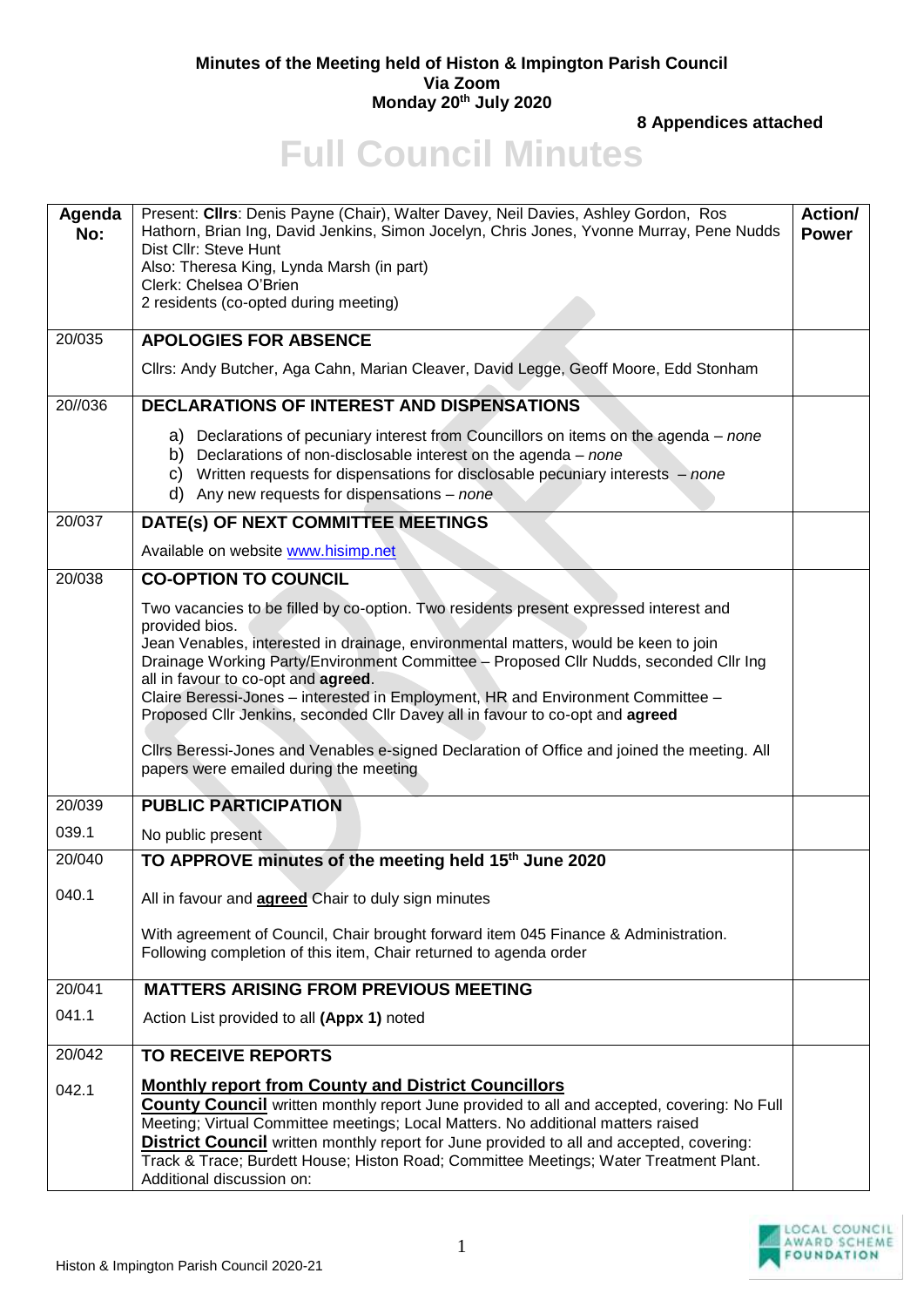|        | <b>School Track &amp; Trace</b> – clarity regarding process to be sought at both County and District<br>level<br>Burdett House - No date yet confirmed, no clarity on future of site from Abbeyfield to date<br>SCDC response to Water Treatment Plant relocation - thought not to be via Delegation<br>but Committee, Dist Cllr Hunt to confirm process. Cty Cllr Jenkins confirmed County<br>Environment & Sustainability Committee to lead on response, dates to be confirmed<br>Meadows Centre Development - decision to be taken at Joint Development Committee                                                                                                                                                                                                                                  | <b>Cty/Dist</b><br><b>Cllr</b><br>Dist Cllr<br>Hunt |
|--------|-------------------------------------------------------------------------------------------------------------------------------------------------------------------------------------------------------------------------------------------------------------------------------------------------------------------------------------------------------------------------------------------------------------------------------------------------------------------------------------------------------------------------------------------------------------------------------------------------------------------------------------------------------------------------------------------------------------------------------------------------------------------------------------------------------|-----------------------------------------------------|
| 042.2  | <b>Clerk's Report (Appx 2)</b> copied to all and accepted, no additional matters raised                                                                                                                                                                                                                                                                                                                                                                                                                                                                                                                                                                                                                                                                                                               |                                                     |
| 042.3  | <b>Chairs Report (Appx 3)</b> copied to all and accepted, no additional matters raised                                                                                                                                                                                                                                                                                                                                                                                                                                                                                                                                                                                                                                                                                                                |                                                     |
| 20/043 | <b>WORKING PARTY/TASK &amp; FINISH GROUP REPORTS</b>                                                                                                                                                                                                                                                                                                                                                                                                                                                                                                                                                                                                                                                                                                                                                  |                                                     |
| 043.1  | Neighbourhood Plan - no update<br>A14 Action Group - no update<br>Kings Meadow - no update<br><b>Newsletter Editorial</b> - Hisimp Lite COVID edition published June and delivered to every<br>household<br>Drainage Working Party - Cllr Moore progressing plan, update at September meeting<br>Climate Emergency - Energy Efficiency Assessment undertaken at Recreation Centre,<br>awaiting report. Thanks recorded to Committee Clerk for quick organisation. Sustainability<br>paper due to be circulated                                                                                                                                                                                                                                                                                        | <b>Sept</b><br>Agenda                               |
| 043.2  | <b>Committee Chair Reports</b><br><b>Community Park Sub Committee</b> Wish list of informal open space facilities for the<br>Community Park Milton Road reviewed and final copy provided to Carter Jonas (Appx 4)<br>noted<br>To confirm Parish Council support for the principle of a 50 unit residential scheme at 50%<br>affordable in order to secure the Community Park and fund the delivery of the facilities as per<br>the agreed list of facilities, noting any support from the Parish Council is subject to resolution                                                                                                                                                                                                                                                                     |                                                     |
|        | of technical issues and details within the planning application.<br>Cllr Jones urged all to consider option of seeking legal opinion to ensure Council can make<br>an informed decision and urged this decision is deferred. Cllr Davies outlined the informal<br>facilities proposed will be less onerous on the Parish Council financially, lessening the risk.<br>Cllr Jones proposed: Motion: To defer decision confirming supporting noting the need for<br>advice to ensure an informed decision could be made at an Extra Ordinary Meeting in<br>August. Proposed Cllr Jones, seconded Cllr Venables, 5 in favour, motion carried and<br>approved. Decision deferred following legal advice to be sought, noting action with Finance<br>& Assets Committee and delegation in place to progress |                                                     |
| 043.3  | <b>Highways Committee</b> LHI Plans reviewed and approved, list of paths to be resurfaced:<br>Impington Lane – top end of junction with New Road near post box<br>New School Road<br><b>Woodcock Close/Milton Road</b><br>New Road (opposite The Copse)<br>Cambridge Road (near The Coppice)<br>Double yellow lines and access protection markings to be installed on Station Road<br>Meeting due Tuesday 21 <sup>st</sup> July postponed, next scheduled meeting 6 <sup>th</sup> October<br>1 vacancy - to elect new member, Cllr Hathorn expressed interest, support by all members<br>noted and agreed. Cllr Hathorn elected to Highways Committee.<br>Highways Committee members to elect Deputy Chair, agreed to defer to next Committee<br>agenda                                               | <b>H/Ways</b><br>Comm                               |
| 043.4  | Recreation Committee next meeting due 10th August 2020<br>1 vacancy - to elect new member, item for next Committee agenda<br>Recreation Committee members to elect Committee Chair. Cllr Ing proposed Cllr Davies,                                                                                                                                                                                                                                                                                                                                                                                                                                                                                                                                                                                    | <b>Rec</b><br>Comm                                  |

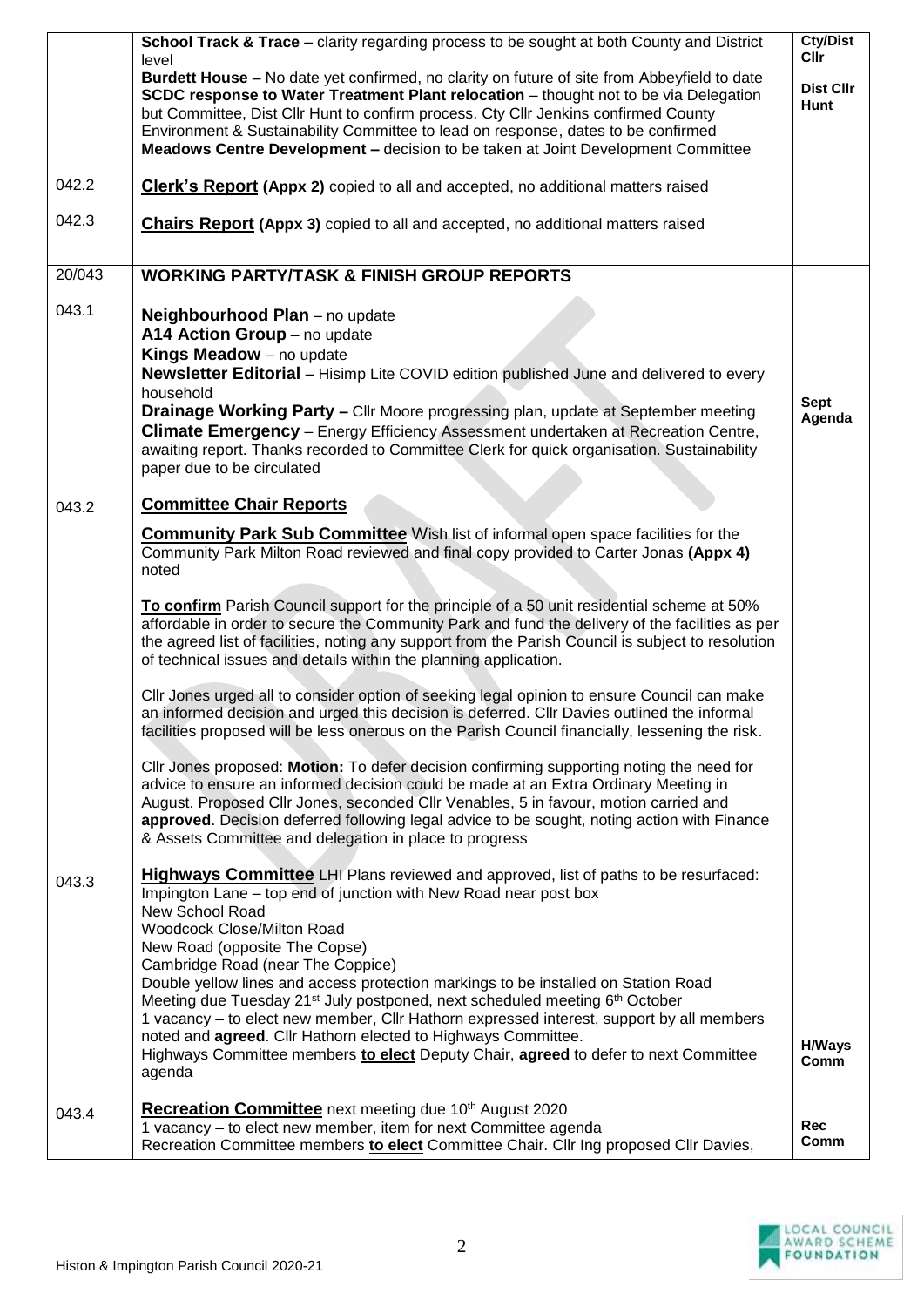|        | seconded Cllr Murray, all in favour and agreed. Cllr Davies elected as Committee Chair                                                                                                                                                    |         |
|--------|-------------------------------------------------------------------------------------------------------------------------------------------------------------------------------------------------------------------------------------------|---------|
| 20/044 | TO ACCEPT COMMITTEE REPORTS note actions and agree                                                                                                                                                                                        |         |
| 044.1  |                                                                                                                                                                                                                                           |         |
|        | Planning Committee draft minutes 7th July 2020 provided to all and accepted. Next<br>meeting due 28 <sup>th</sup> July                                                                                                                    | Plg     |
|        | 3 vacancies - to elect new members, item for next Committee agenda                                                                                                                                                                        | Comm    |
|        | Anglian Water - Cambridge Waste Water Treatment Plant (WWTP) Relocation project.<br>Consultation open until 19 <sup>th</sup> August 2020. To <b>agree</b> process to respond and delegate                                                 |         |
|        | submission, draft response provided to all (Appx 5). Thanks recorded to Cllr Jocelyn for work                                                                                                                                             | Plg     |
|        | to date, all agreed to delegate to Planning Committee to finalise at next meeting. Cllr<br>Venables happy to assist with finalising response                                                                                              | Comm    |
| 044.2  | <b>Finance Committee</b> – draft minutes $30th$ June provided to all and accepted. Next meeting                                                                                                                                           |         |
|        | due 26th October 2020                                                                                                                                                                                                                     |         |
|        | To agree establishment of emergency community fund, paper provided to all (Appx 6). Cllr                                                                                                                                                  |         |
|        | Jenkins and Ing verbally briefed Council on process to establish fund, thoughts being short<br>term access to funding for Community Groups and Businesses that need assistance.                                                           |         |
|        | Proposed Cllr Jenkins, Seconded Cllr Ing all in favour and agreed. RFO to work with Finance<br>Chair to establish and ensure Council is ready to help                                                                                     | RFO/JDJ |
|        | <b>Environment Committee</b> – draft minutes 14 <sup>th</sup> July provided to all and accepted. Next                                                                                                                                     |         |
| 044.3  | meeting due 15 <sup>th</sup> September 2020                                                                                                                                                                                               |         |
|        | Update on project to adopt and install a number of Tony Hillier Sculptures around Histon and                                                                                                                                              |         |
|        | Impington, paper provided to all to note (Appx 7)                                                                                                                                                                                         |         |
| 20/045 | TO RECEIVE FINANCE & ADMINISTRATION REPORT (Appx 8)                                                                                                                                                                                       |         |
| 045.1  | Delegated payment of accounts noted                                                                                                                                                                                                       |         |
| 045.2  | Approve payment of outstanding accounts Proposed Cllr Ing, seconded Cllr Jones all<br>in favour <b>agreed</b> . Cllrs Venables and Beressi-Jones abstained                                                                                |         |
| 045.3  | <b>Amounts paid in noted</b>                                                                                                                                                                                                              |         |
|        | Cllrs Venables and Beressi-Jones abstained from voting for items 045.4 - 045. 7                                                                                                                                                           |         |
| 045.4  | To consider findings of the Internal Auditor's annual review of Internal Controls by the                                                                                                                                                  |         |
|        | members meeting as a whole. Final report noted, stating Parish Council were fully compliant                                                                                                                                               |         |
| 045.5  | To resolve to approve the Annual Governance Statement by resolution - copy provided to<br>all. Proposed Cllr Hathorn, seconded Cllr Jocelyn, all in favour and resolved to approve                                                        |         |
| 045.6  | To consider the Accounting Statement – copy provided to all. Considered and noted                                                                                                                                                         |         |
| 045.7  | To resolve to approve the Accounting Statement, to be signed by the Chair of the                                                                                                                                                          |         |
|        | meeting. Proposed Cllr Ing, seconded Cllr Jocelyn, all in favour and resolved to approve for<br>signature by Chair                                                                                                                        |         |
| 20/046 | <b>OTHER MATTERS</b>                                                                                                                                                                                                                      |         |
| 046.1  | <b>Other Matters</b>                                                                                                                                                                                                                      |         |
|        | Public Bodies (Admission to Meetings) Act 1960 Exclusion of the Press and Public - to                                                                                                                                                     |         |
|        | resolve that in accordance with Section 1(2) of the Public Bodies (Admission to<br>Meetings) Act 1960 and by reason of the confidential nature of the remainder of the<br>business, the Press and the Public be excluded from the Meeting |         |
|        | All in favour and agreed, Dist Cllr Hunt left the meeting.                                                                                                                                                                                |         |
| 046.2  | To agree process for responding to consultations East Impington, confidential briefing note<br>shared with all.                                                                                                                           |         |
|        | Proposed Cllr Payne, seconded Cllr Ing, all in favour to establish a Task & Finish Group to                                                                                                                                               |         |